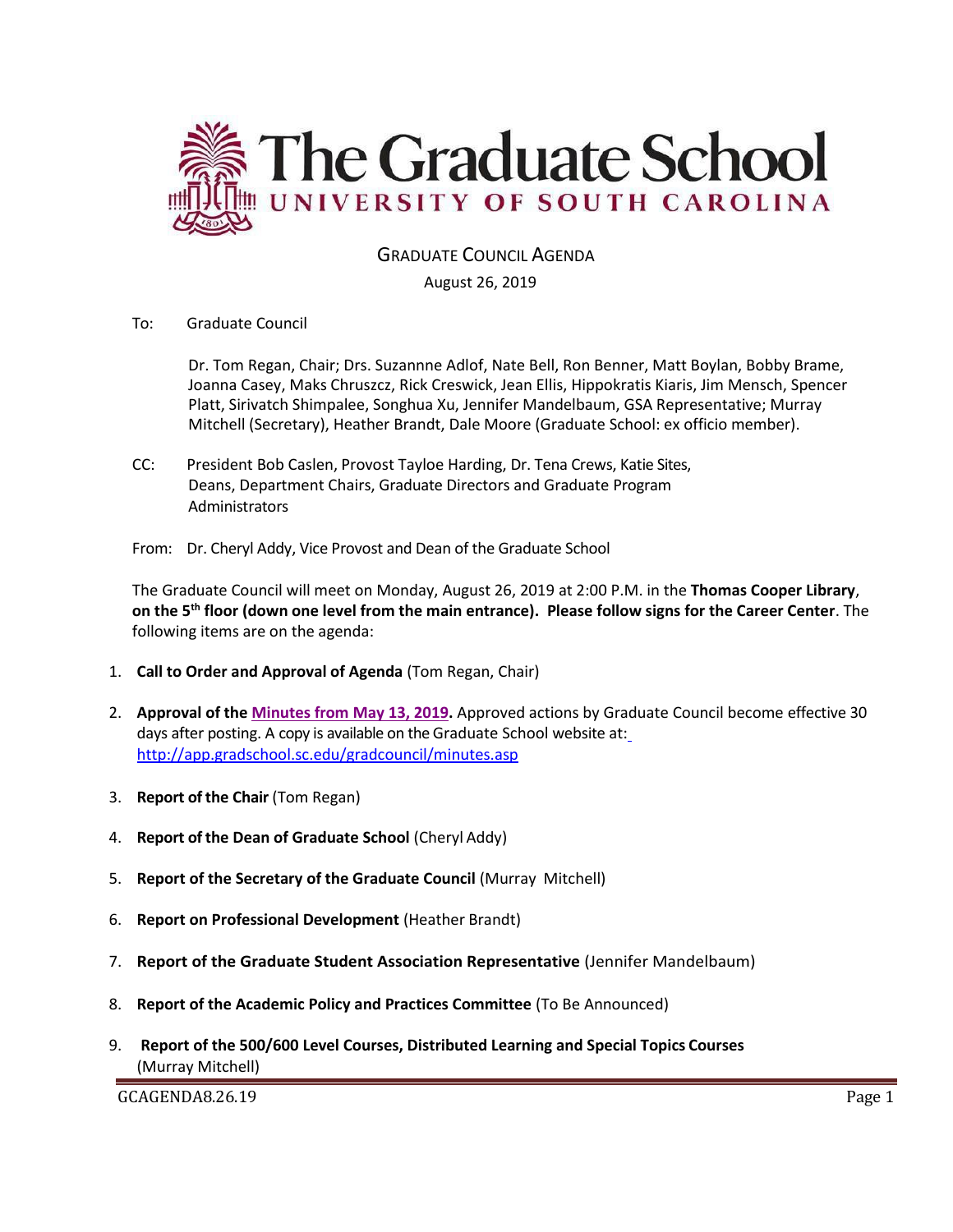This report is presented to Council for informational purposes only; no action is necessary.

## **500/600 Level Courses**

None at this time.

## **Distributed Learning Proposals**

**EDRD 500** (3) Content Area Literacy PK-12 (Course Change Proposal: Fall 2020)

**EDEX 616** (3) Instruction of Students with Specific Learning Disabilities (Course Change Proposal: Summer 2019)

**SLIS 797** (3) Fake News and Alternative Facts: Information Behavior in a Post-Truth Era (Spring 2020)

## **Special Topics Courses**

**BADM 790** (1) Career Leadership Program (Summer 2019) **BADM 790** (3) Energy Industry Systems (Summer 2019) **BADM 790** (3) Strategic Communication for Leaders (Fall 2019) **COMD 525** (1-3) Neurodevelopmental Disorders (Fall 2019) **CRJU 591** (3) Adolescent Mentoring (Fall 2019) **CRJU 791** (3) Critical Criminology (Fall 2019) **EDSE 733** (3) Selected Topics in Social Studies Education (Summer 2019) **EDUC 632** (3) Number Sense and Proportionality for Teachers (Fall 2019) **EDUC 634** (3) Teaching the Holocaust (Summer 2019) **EDUC 634** (3) The Institute on Energy, Economics and the Environment: A STEM Course (Summer 2019) **EDUC 635** (3) Holocaust and Eastern European Study7 Tour (Summer 2019) **ENCP 789** (3) Topics in Entrepreneurial Engineering (Fall 2019) **ENHS 793** (3) Bioinformatics and Computational Biology (Fall 2019) **ENHS 793** (3) Phytoplankton-Nutrient Response Model Development Training (Fall 2019) **ENVR 501** (3) Water, Sanitation and International Development (Fall 2019) **EXSC 555** (3) Environmental Exercise Physiology (Spring 2020) **EXSC 755** (3) Applied Human Biomechanics (Spring 2020) **HSPM 791** (3) Current Issues in Health Systems Science (Spring 2020) **HSPM 791** (3) Introduction to Public Health Policy (Fall 2019) **HSPM 791** (3) Practical Introduction to Study Design and Impact Evaluations (Fall 2019; & SER section) **IBUS 790** (3) Business in Europe (Summer 2019) **IBUS 790** (3) Design Thinking (Fall 2019) **LING 805** (3) Language and Race (Fall 2019) **LING 805** (3) Psycholinguistics II (Fall 2019) **MKTG 712** (3) Sales: Process, People and Performance (Summer 2019) **MUED 793** (3) Experimental Research in Music (Summer 2019) **MUSC 787** (3) Research Methods in Music (Fall 2019) **PHPH 741** (3) Special Topics in Neuroscience (Fall 2019) **PSYC 888** (3) The Neurobiology of Meaning (Fall 2019) **PSYC 888** (3) Neuroimaging of Cognition (Fall 2019)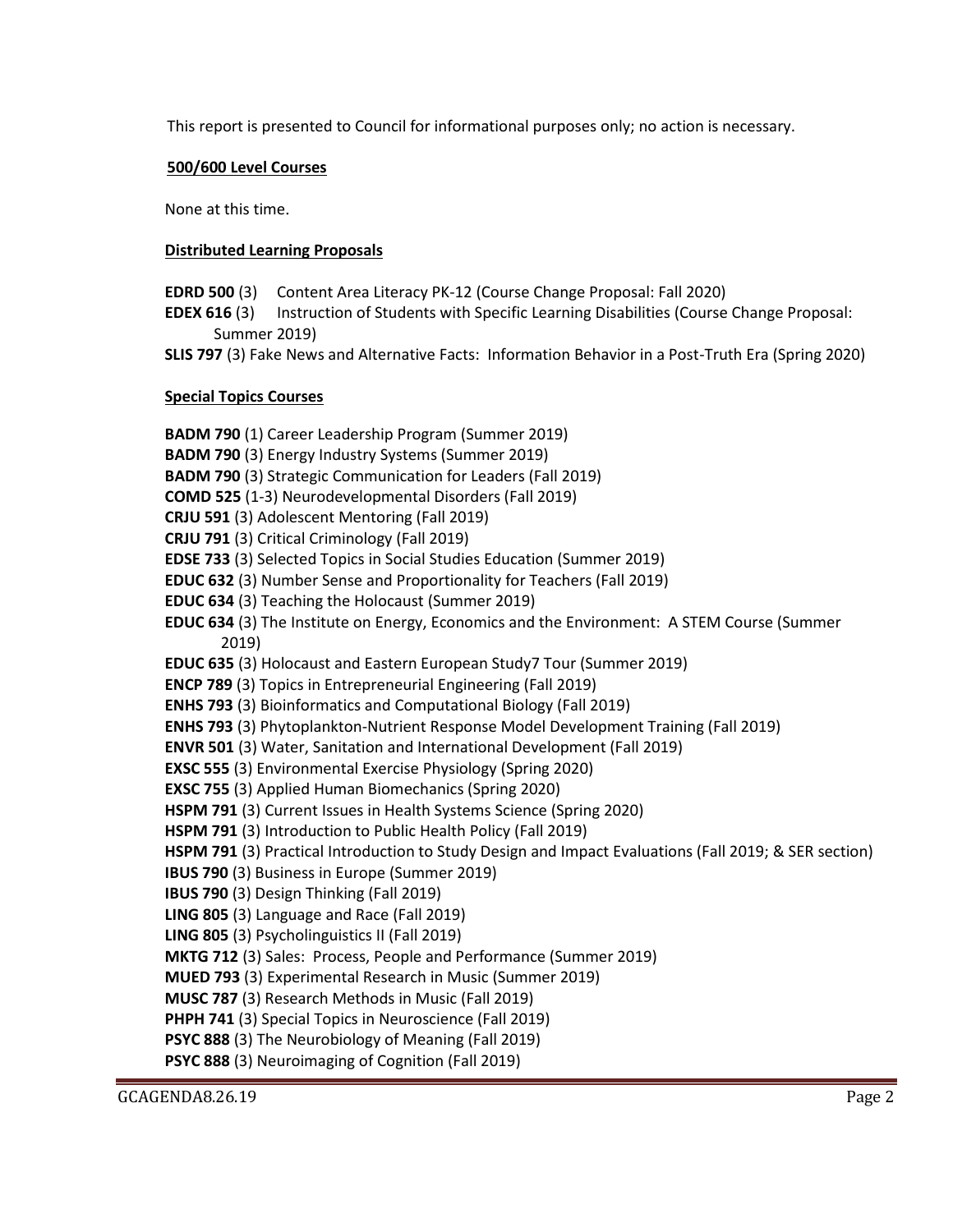**SOWK 768** (3) Multilevel Modeling (Summer 2019) **SLIS 797** (3) Fake News and Alternative Facts: Information Behavior in a Post-Truth Era (Spring 2020) **WGST 796** (3) Engendering Global Capitalism (Fall 2019)

#### 10. **Associate Graduate Faculty Nominations** (Murray Mitchell)

None at this time.

#### 11. **Fellowships and Scholarships Committee** (Jean Ellis)

#### 12. **Report of Science, Math, and Related Professional Programs Committee** (Rick Creswick)

Below is a list of proposals reviewed by the Committee. Each curricular action can be viewed at this Public Agenda review site:

At this Public Agenda link, the individual proposals are not live-linked, but agenda items are listed in alphabetical order. To view the full proposals, GC members and Committee Chairs still need to go to the Committee Review site, and filter for "Committees", then for the "Committee" called "Added to Grad Council agenda."

None at this time.

## 13. **R**epor**t of the Humanities, Social Sciences, Education, and Related Professional Programs Committee**  (To Be Announced)

Below is a list of proposals reviewed by the Committee. Each curricular action can be viewed at this Public Agenda review site:

At this Public Agenda link, the individual proposals are not live-linked, but agenda items are listed in alphabetical order. To view the full proposals, GC members and Committee Chairs still need to go to the Committee Review site, and filter for "Committees", then for the "Committee" called "Added to Grad Council agenda."

None at this time.

#### 14. **Report of the Grievances, Appeals and Petitions Committee** (Bobby Brame)

- 15. **Other Committee Reports**
- 16. **Old Business**
- 17. **New Business**
- 18. **Good of the Order**

GCAGENDA8.26.19 Page 3